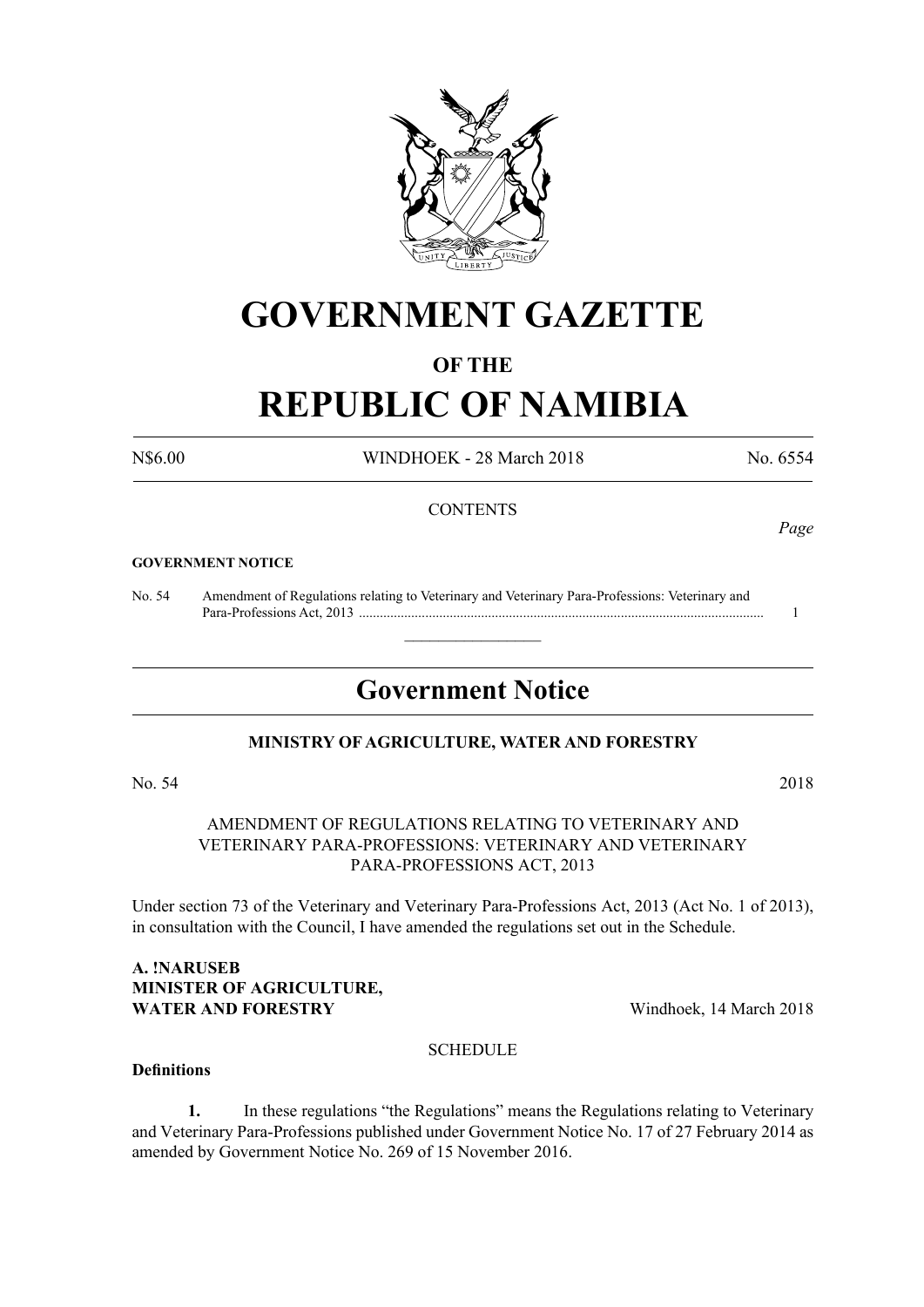#### **Amendment of Table 3 of Regulations**

**2.** The Regulations are amended by the substitution for Table 3 of the following Table:

#### **"TABLE 3**

#### **FEES PAYABLE**

(Regulations 20(1)(g), 22(1)(i), 23(2)(b), 24(3)(e), 28(1)(h), 31(1)(h), 34(1)(g), 35(h), 42(1)(h), 43(1)(d), 44(1)(d), 45(1)(a)-(g), 46(2)(c), 47(3)(c)(ii), 66(3)(c), 67(1), 68(2)(d), 69)

| <b>Purpose</b>                        |                                                                                                                         | <b>Amount</b>                                                                                                                                                                                                            |
|---------------------------------------|-------------------------------------------------------------------------------------------------------------------------|--------------------------------------------------------------------------------------------------------------------------------------------------------------------------------------------------------------------------|
| 1. Application fee for registration - |                                                                                                                         |                                                                                                                                                                                                                          |
| (a)                                   | as a veterinarian                                                                                                       | N\$2544 for the first registration and<br>N\$7420 for a registration of a person whose<br>registration was previously terminated                                                                                         |
| (b)                                   | as a veterinary specialist                                                                                              | N\$2544 for the first registration and<br>N\$7420 for a registration of a person whose<br>registration was previously terminated                                                                                         |
| (c)                                   | as a veterinary para-professional                                                                                       | N\$795 for the first registration and<br>N\$1590 for the registration of a person whose<br>registration was previously terminated                                                                                        |
| (d)                                   | as a student                                                                                                            | N\$530                                                                                                                                                                                                                   |
| (e)                                   | as a student (Namibian citizen)                                                                                         | N\$212                                                                                                                                                                                                                   |
| (f)                                   | as a close corporation                                                                                                  | N\$3180 for the first registration and<br>N\$7420 for the registration of a close corporation<br>whose registration was previously terminated                                                                            |
| (g)                                   | as a private company                                                                                                    | N\$3180 for the first registration and<br>N\$7420 for the registration of a private company<br>whose registration was previously terminated                                                                              |
| (h)                                   | of additional qualifications, professional<br>category or additional professional category                              | N\$318 for the first registration an<br>N\$954 for a registration which was previously<br>terminated                                                                                                                     |
| (i)                                   | of a veterinary or veterinary para-professional<br>facility                                                             | N\$2120 for the first registration and<br>N\$5300 for the registration of a facility which was<br>previously terminated<br>N\$0.00 in respect of State Veterinary facilities and<br>Registered Animal Welfare facilities |
| 2.                                    | Maintenance fee for registration -                                                                                      |                                                                                                                                                                                                                          |
| (a)                                   | as a veterinarian                                                                                                       | N\$2544                                                                                                                                                                                                                  |
| (b)                                   | as a veterinary specialist                                                                                              | N\$2544                                                                                                                                                                                                                  |
| (c)                                   | as a veterinary para-professional                                                                                       | N\$795                                                                                                                                                                                                                   |
| (d)                                   | as a student                                                                                                            | N\$212                                                                                                                                                                                                                   |
| (e)                                   | as a close corporation                                                                                                  | N\$2544                                                                                                                                                                                                                  |
| (f)                                   | as a private company                                                                                                    | N\$2544                                                                                                                                                                                                                  |
| (g)                                   | additional<br>qualifications,<br>of<br>another<br>professional<br>additional<br>category<br>or<br>professional category | N\$318                                                                                                                                                                                                                   |
| (h)                                   | of a veterinary para-professional facility                                                                              | N\$1060                                                                                                                                                                                                                  |
| (i)                                   | pensioners maintenance fee all professions                                                                              | N\$212                                                                                                                                                                                                                   |
| (j)                                   | of a veterinary facility                                                                                                | N\$1696                                                                                                                                                                                                                  |